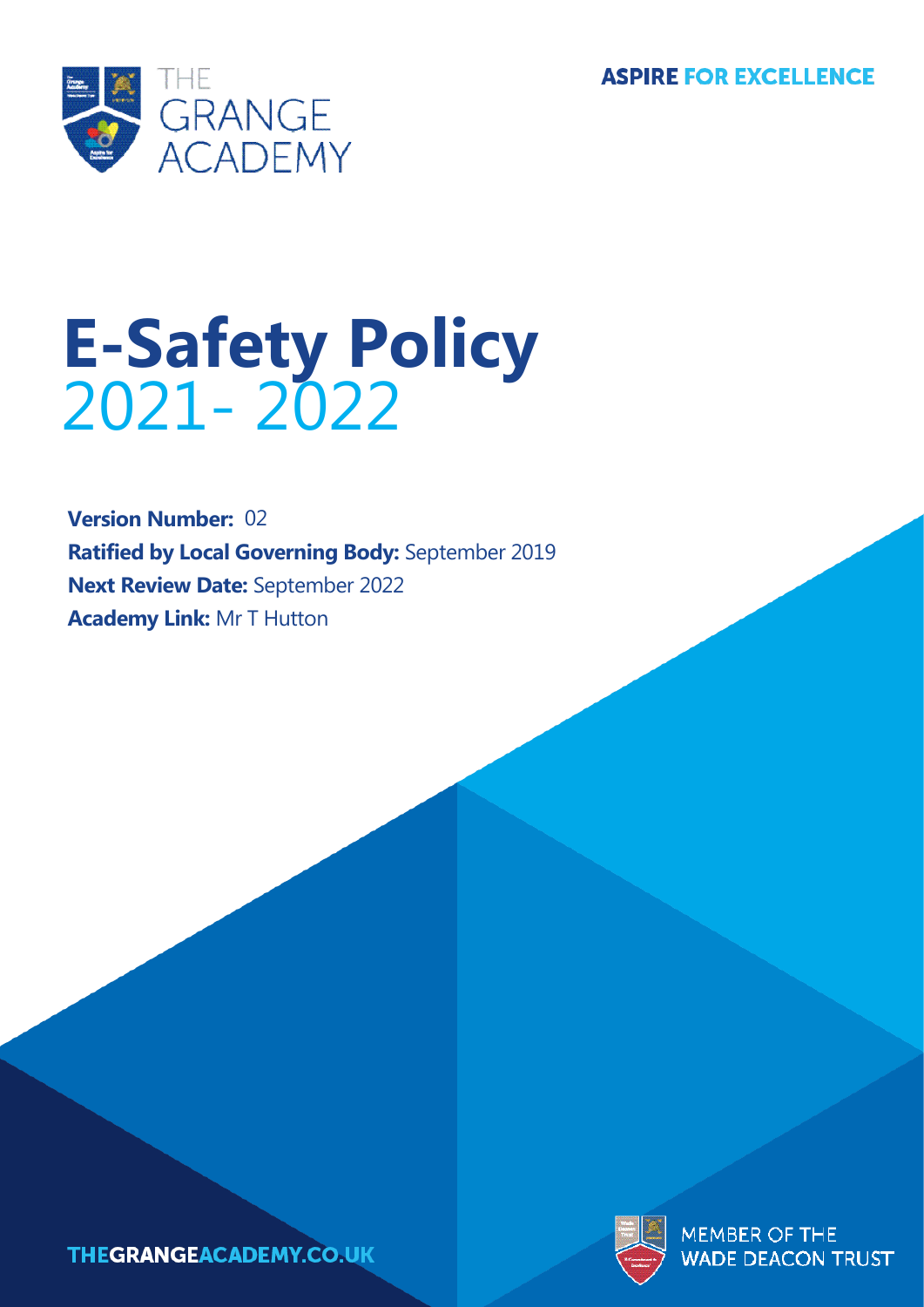# **Contents**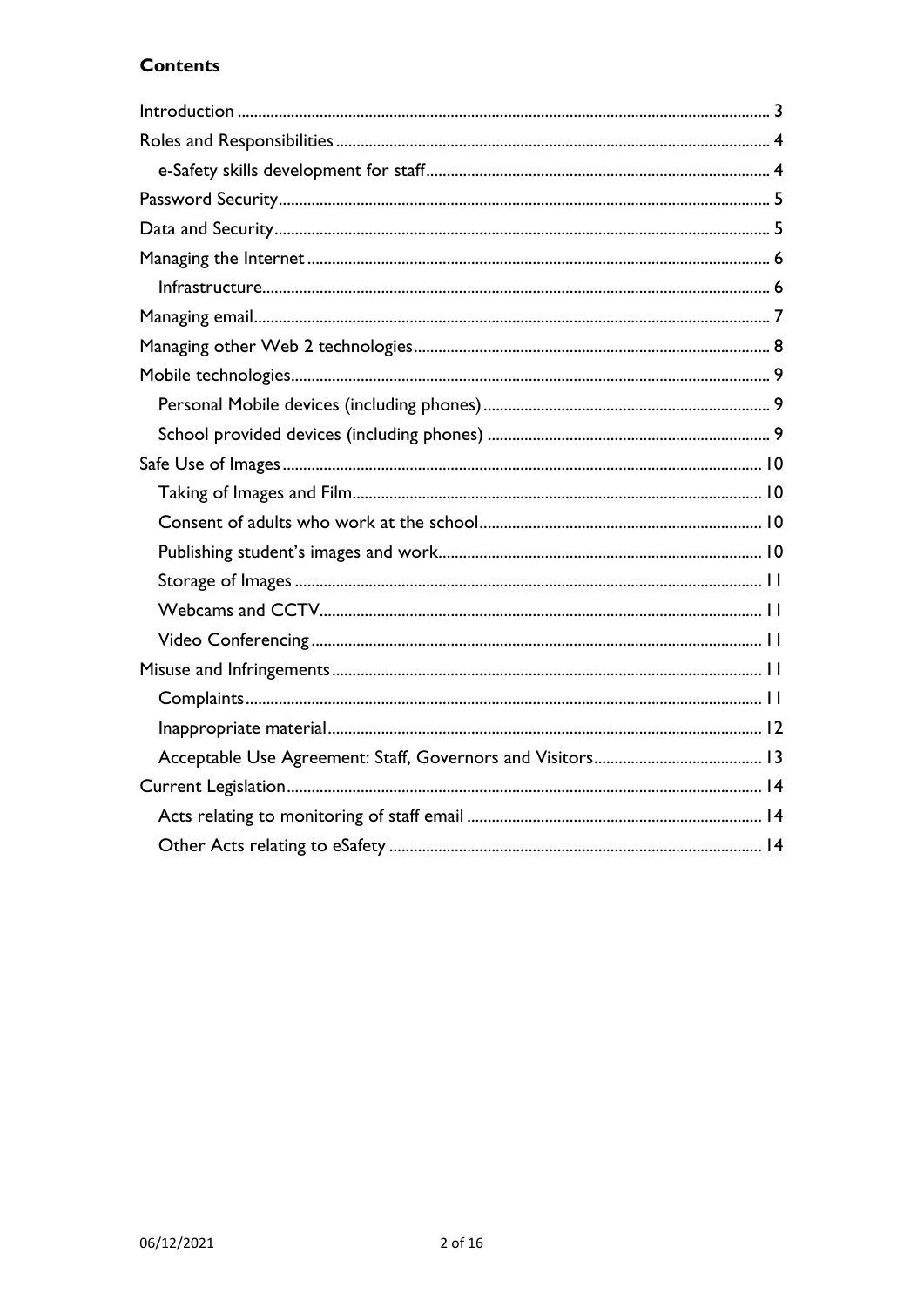## <span id="page-2-0"></span>**Introduction**

ICT in the  $21<sup>st</sup>$  Century is seen as an essential resource to support learning and teaching, as well as playing an important role in the everyday lives of children, young people and adults. Consequently, schools need to build in the use of these technologies in order to arm our young people with the skills to access life-long learning and employment.

Information and Communications Technology covers a wide range of resources including; web-based and mobile learning. It is also important to recognise the constant and fast paced evolution of ICT within our society as a whole. Currently the internet technologies children and young people are using both inside and outside of the classroom include:

- Websites
- Email and Instant Messaging
- Chat Rooms and Social Networking
- Blogs and Wikis
- Podcasting
- Video Broadcasting
- Music Downloading
- Gaming
- Apps
- Mobile/ Smart phones with text, video and/ or web functionality
- Other mobile devices with web functionality

Whilst exciting and beneficial both in and out of the context of education, much ICT, particularly web-based resources, are not consistently policed. All users need to be aware of the range of risks associated with the use of these Internet technologies.

We understand the responsibility to educate our students on eSafety issues; teaching them the appropriate behaviours and critical thinking skills to enable them to remain both safe and legal when using the internet and related technologies, in and beyond the context of the classroom.

Both this policy and the **Acceptable Use Agreement** (for all staff, governors, visitors and students) are inclusive of both fixed and mobile internet; technologies provided by the school (such as PCs, laptops, tablets, webcams, whiteboards, digital photography equipment, etc); and technologies owned by students and staff, but brought onto school premises (such as laptops, mobile phones, smart watches, etc).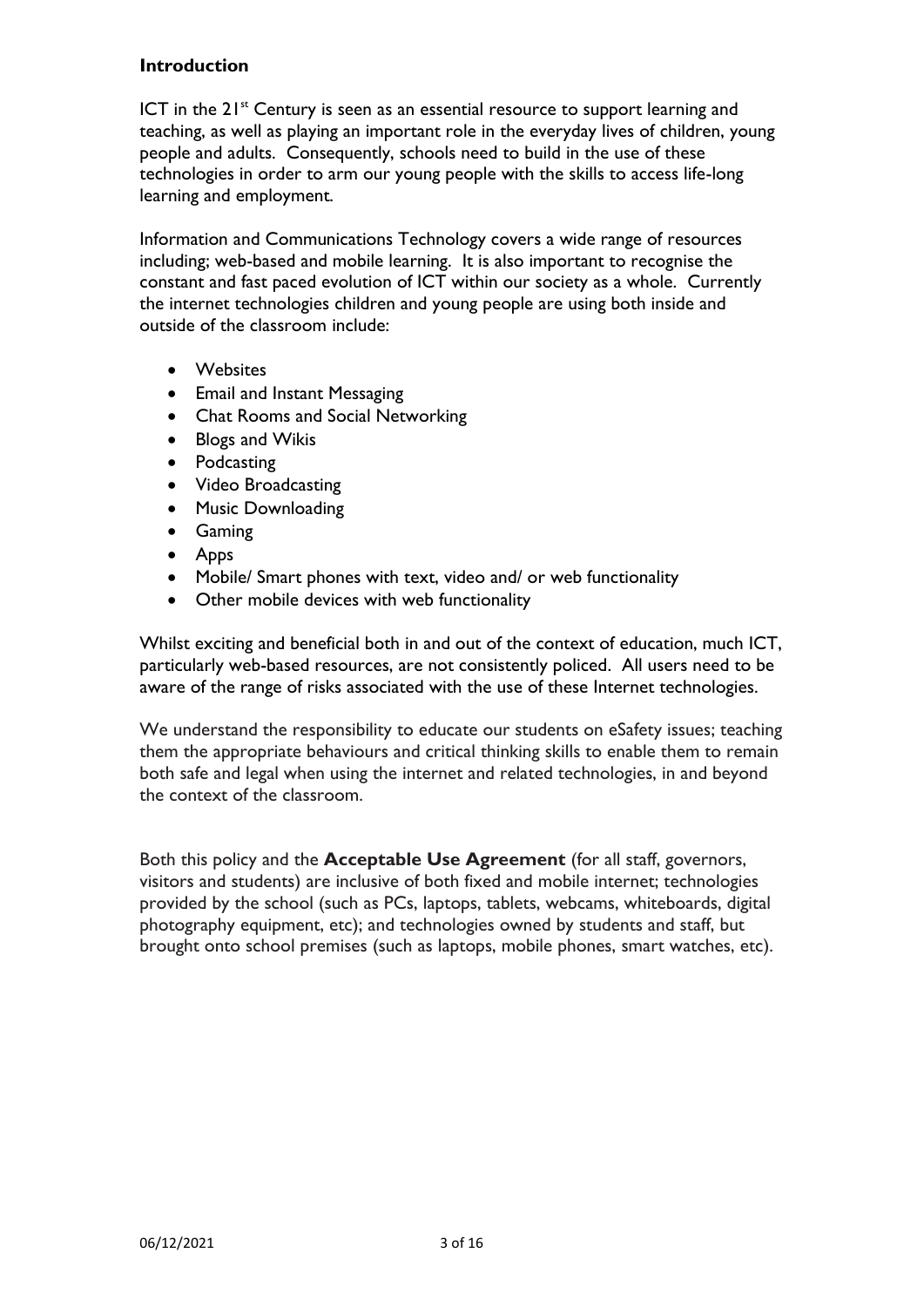# <span id="page-3-0"></span>**Roles and Responsibilities**

As e-Safety is an important aspect of strategic leadership within the academy, the Principal and Governors have ultimate responsibility to ensure that the policy and practices are embedded and monitored. For the purposes of this document the following staff are referenced throughout:

| Principal                            | Mr |
|--------------------------------------|----|
| <b>Assistant Associate Principle</b> | Mr |
| <b>ICT Manager</b>                   | Mr |
| School's Safeguarding                | Mr |

r I Critchley r T Hutton r C Buckley rs K Price

All members of the school community have been made aware of who holds these posts. It is the role of the e-Safety co-ordinator to keep abreast of current issues and guidance through organisations such as Halton LA, CEOP (Child Exploitation and Online Protection) and Childnet.

Senior Management and Governors are updated by the Principal and all governors understand the issues and strategies at our school in relation to local and national guidelines and advice.

This policy, supported by the school's acceptable use agreements for staff, governors, visitors, is to protect the interests and safety of the whole school community.

#### <span id="page-3-1"></span>**E-Safety skills development for staff**

- New staff receive information on the school's acceptable use policy as part of their induction.
- All staff have been made aware of individual responsibilities relating to the safeguarding of children within the context of e-Safety and know what to do in the event of misuse of technology by any member of the school community.
- All staff are encouraged to incorporate e-Safety activities and awareness within their curriculum areas.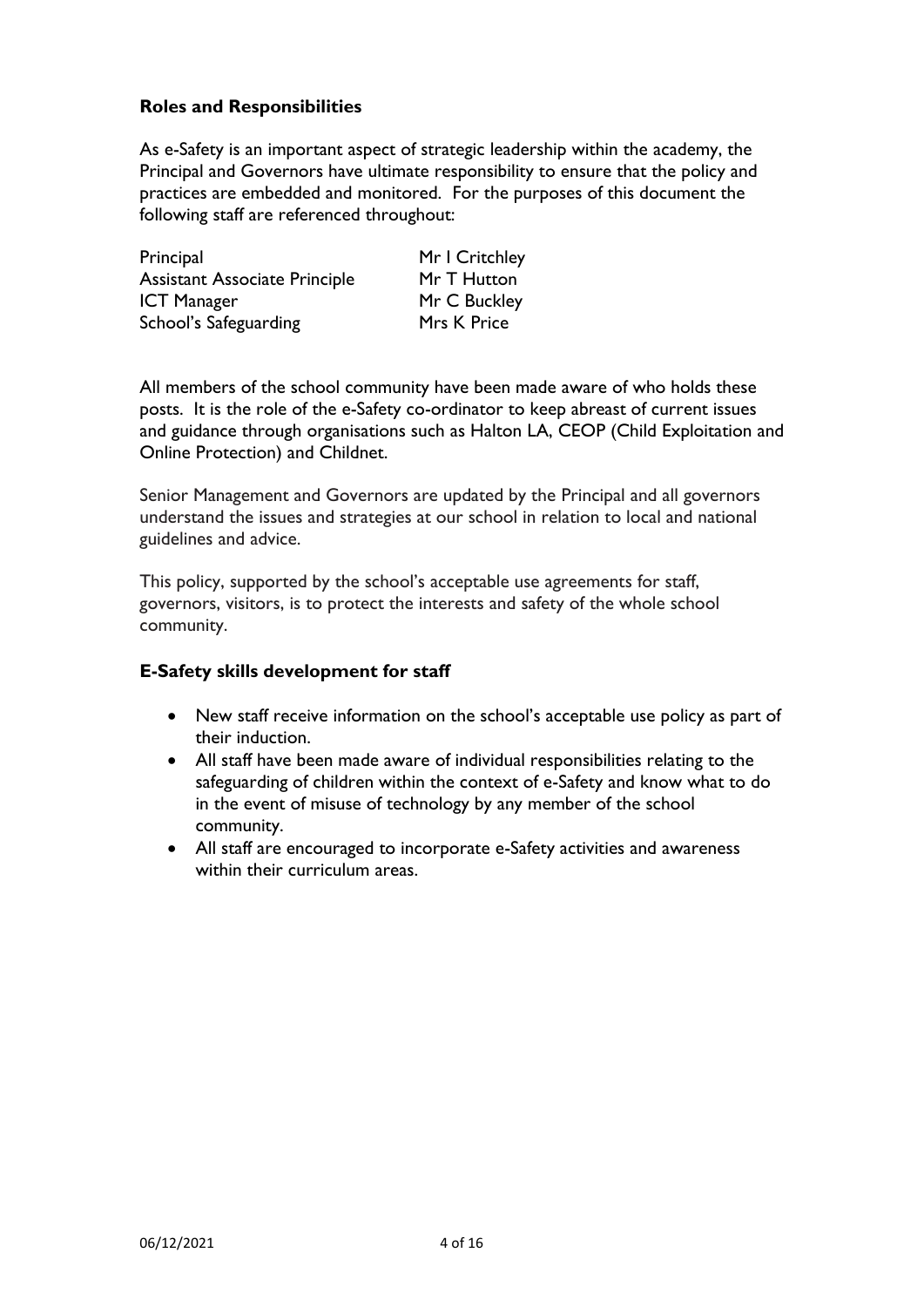# <span id="page-4-0"></span>**Password Security**

Password security is essential for staff, particularly as they are able to access and use student data. Staff are expected to have secure passwords which are not shared with anyone. Staff are regularly reminded of the need for password security.

- Staff are required to set their own password that requires at least 8 characters. SIMS Usernames and passwords are provided by the SIMS Manager.
- If staff believe their password may have been compromised or someone else has become aware of their password they must report this to ICT Support.
- Staff are made aware of their individual responsibilities to protect the security and confidentiality of school networks and MIS systems, including ensuring that passwords are not shared and are changed regularlly.
- All users must make sure that workstations are not left unattended and are locked.
- In school, all ICT password policies are the responsibility of the ICT Manager and all staff are expected to comply with the policies at all times.

## <span id="page-4-1"></span>**Data and Security**

The accessing and appropriate use of school data is something that the school takes very seriously. The school follows the Information Commissioners Office (ICO) guidelines

- Staff are made aware of their responsibility when accessing school data.
- The Level of access is determined by either the Head Teacher and / or the ICT Manager.
- Confidential or sensitive data taken off the school premises must be encrypted.
- Data can only be accessed and used on school computers or laptops. Staff are aware they must not use their personal devices for accessing any confidential or sensitive data without the express permissions of the Head Teacher.
- Only software properly purchased and/or approved by ICT Support may be used on TGA hardware. It is the responsibility of the user to ensure that ICT Support is fully consulted if they wish to purchase and install additional software on their laptop. It is also the responsibility of the user to ensure that any licensing issues are addressed promptly.
- It is TGA policy to store data on a network drive which is backed up each day. It is the responsibility of each individual user to ensure that data not stored on the network (i.e. on USB memory, or other storage medium) is backed up regularly. The School does not take responsibility for data not in the backup plan being lost, deleted stolen etc.
- Personal devices (Laptops, Mobile Phones etc.) are not permitted to be used on the system, or connected to the wireless infrastructure without the express permissions of the Head Teacher and / or ICT Manager.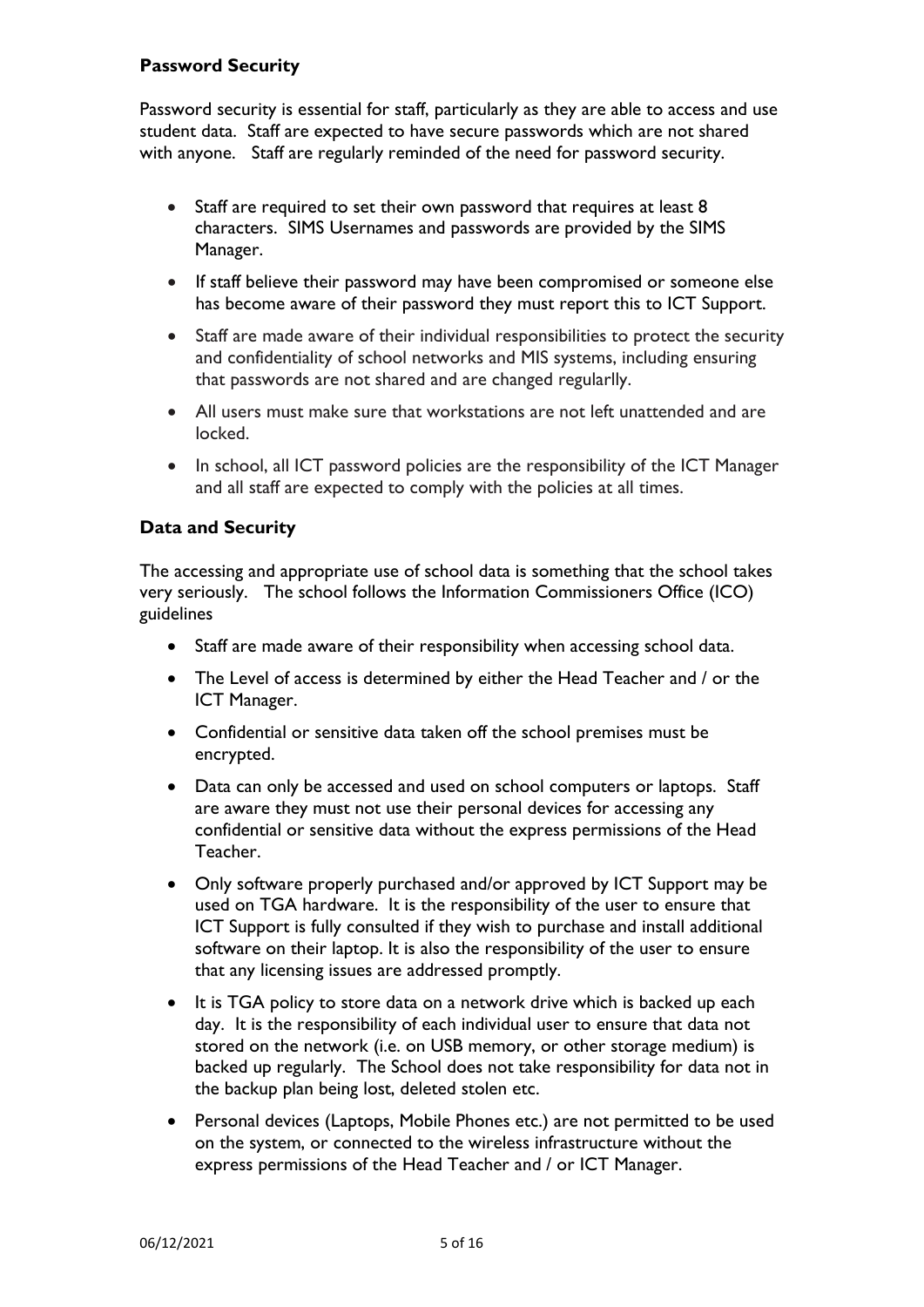- The School does not guarantee the security of any information users may enter while making permitted personal use of a School computer. The School disclaims all liability that may arise from loss or harm suffered by a user as a result of that information being disclosed to or obtained by any other person and then being further disclosed or being used so as to cause loss to the user. The School disclaims all liability for such losses and any employee using a School computer for permitted private purposes does so on the basis of having agreed this disclaimer of liability.
- Staff using personal removable media are responsible for measures to protect against viruses, for example making sure that additional systems used have up-to-date virus protection software. It is neither the school's responsibility nor the system managers to install or maintain virus protection on personal systems.
- If there are any issues related to viruses or anti-virus software, the ICT Manager should be informed.

# <span id="page-5-0"></span>**Managing the Internet**

The internet is an open communication medium, available to all, at all times. Anyone can view information, send messages, discuss ideas and publish material which makes it both an invaluable resource for education, business and social interaction, as well as a potential risk to young and vulnerable people. All use of the Internet at the Grange is logged and the logs are randomly but regularly monitored. Whenever any inappropriate use is detected it will be followed up.

- All users must observe software copyright at all times. It is illegal to copy or distribute school software, non-licensed software or illegal software.
- All users must observe copyright of materials from electronic resources.
- Staff will preview any recommended sites before use.
- Raw image searches are discouraged when working with students.
- If Internet research is set for homework, specific sites will be suggested that have previously been checked by the teacher. It is advised that parents recheck these sites and supervise this work. Parents will be advised to supervise any further research.

# <span id="page-5-1"></span>**Infrastructure**

- School internet access is controlled through cloud based web filtering
- The Grange is aware of its responsibility when monitoring staff communication under current legislation and takes into account; Data Protection Act 1998, The Telecommunications (Lawful Business Practice) (Interception of Communications) Regulations 2000, Regulation of Investigatory Powers Act 2000, Human Rights Act 1998.
- Staff are aware that school internet activity can be monitored and explored further if required.
- Intrusions into the privacy of employees must be proportionate to the purpose of the monitoring.
- The school uses AB Tutor management control tools for controlling and monitoring workstations.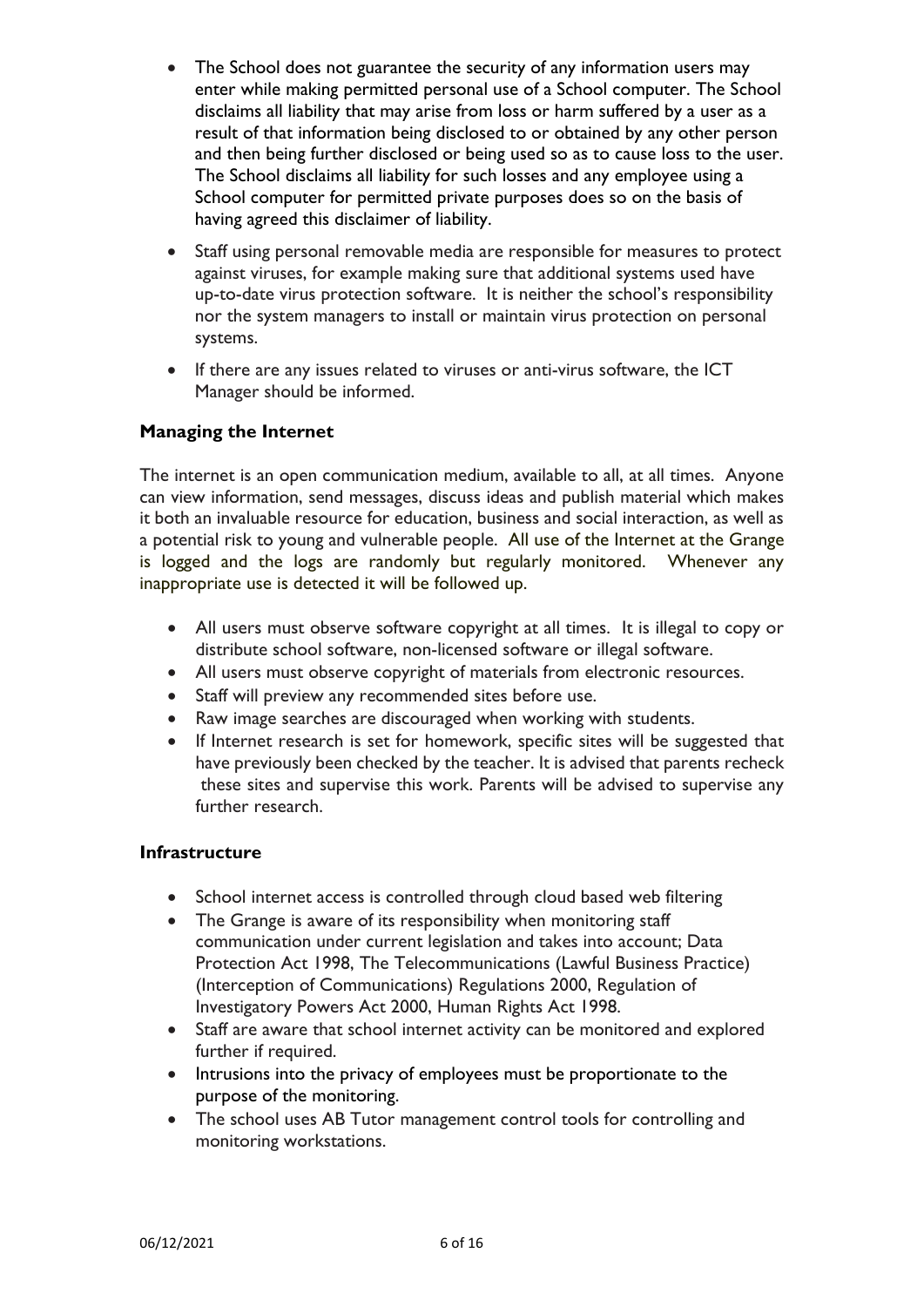- If staff discover an unsuitable site, the incident must be reported immediately to the ICT manager.
- It is the responsibility of the school, by delegation to the ICT Manager, to ensure that Anti-virus protection is installed and kept up-to-date on all school machines.
- Staff are not permitted to download programs on school based technologies without seeking prior permission from ICT Support.

## <span id="page-6-0"></span>**Managing email**

The use of email within most schools is an essential means of communication for both staff and students. In the context of school, email should not be considered private. Educationally, email can offer significant benefits including; direct written contact between schools on different projects, be they staff based or student based, within school or international.

- The school gives all staff and students their own email account to use for all school business. This is to minimise the risk of receiving unsolicited or malicious emails and avoids the risk of personal profile information being revealed.
- It is the responsibility of each account holder to keep their password secure. For the safety and security of users and recipients, all mail is filtered and logged; if necessary email histories can be traced. This should be the account that is used for all school business.
- Under no circumstances should staff contact students, parents or conduct any school business using personal email addresses.
- School e-mails must clearly indicate the following at the end of each message: Name, Position or Department, The Grange Academy, Telephone Number and Web Address.
- E-mail sent to an external organisation should be written carefully before sending, in the same way as a letter written on school headed paper.
- Staff sending emails to external organisations, parents or students are advised to cc. their line Manager.
- The forwarding of chain letters is not permitted in school.
- All e-mail users are expected to adhere to the generally accepted rules of network etiquette (netiquette) particularly in relation to the use of appropriate language and not revealing any personal details about themselves or others in e-mail communication, or arrange to meet anyone without specific permission, virus checking attachments.
- Staff must inform either the their line manager or ICT Manager if they receive an offensive e-mail.
- The School will assist the relevant authorities in taking action against any employee who commits an unlawful act whilst using the School's computer facilities. The School will report criminal activity to the Police.
- Personal or business e-mails, whether created or stored on School equipment, constitute a School record and as such are deemed to be property of the School.
- E-mails from unknown sources or which may appear suspicious must not be opened. Software received via e-mail must not be installed. You must consult ICT Support for advice if you receive software via e-mail or e-mail from an unknown source or which is otherwise suspicious.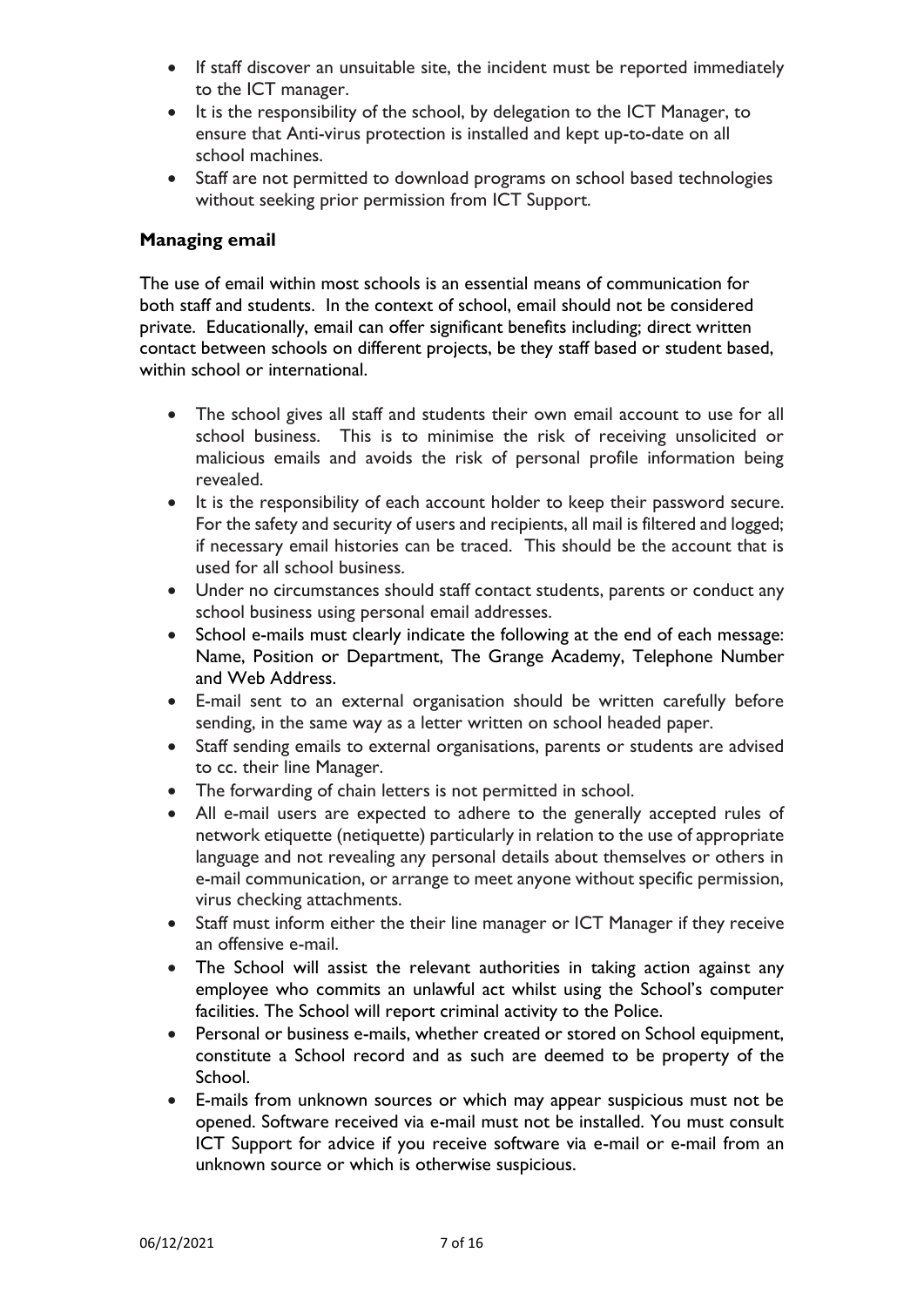• E-mails are formal documents and must not contain remarks that might be potentially embarrassing to the School, its employees or the general public. Further advice is provided in the Communications Guide produced by Halton Communications Department.

# <span id="page-7-0"></span>**Managing other Web 2 technologies**

Web 2, including social networking sites, if used responsibly both outside and within an educational context can provide easy to use, creative, collaborative and free facilities. However, it is important to recognise that there are issues regarding the appropriateness of some content, contact, culture and commercialism.

- At present, the school allows access to social networking sites for Staff within school, this allows for better connectivity with a range of elearning technologies.
- School staff with social networking profiles should ensure that they set the privacy levels on their accounts to the maximum i.e. only people on their 'friends or trusted' lists should be able to view their pictures / private information.
- The school specifies the following guidelines should a message from a student be received:
	- Do not reply to the message. Replying to a message could allow the recipient to view your profile in its entirety. This is also a way to circumvent the privacy settings on accounts.
	- **■** Inform the school's safeguarding lead at the earliest opportunity and advise them of the full details of the incident. The relevant Facebook communication should be made available to the member of staff to aid in any investigation.
- The School advises staff to keep their account privacy as high as possible.
- Any contact from a student, or attempted contact, must be immediately reported to the school safeguarding lead.
- Staff should not respond to any contact / request for contact from any student other than to delete / block.
- As a professional, you must remember that in addition to protecting yourself, you should not participate in anything via social media that would bring your employer into disrepute.
- All Staff are advised to be cautious about the information given by others on sites, for example users not being who they say they are.
- Staff are encouraged to be wary about publishing specific and detailed private thoughts online.
- Staff may only create blogs, wikis or other web 2 spaces in order to communicate with students using or other systems approved by the Principal.

See further guidance in:

'Guidance for safer working practice, Section 12 – Communication with students (including the use of technology)'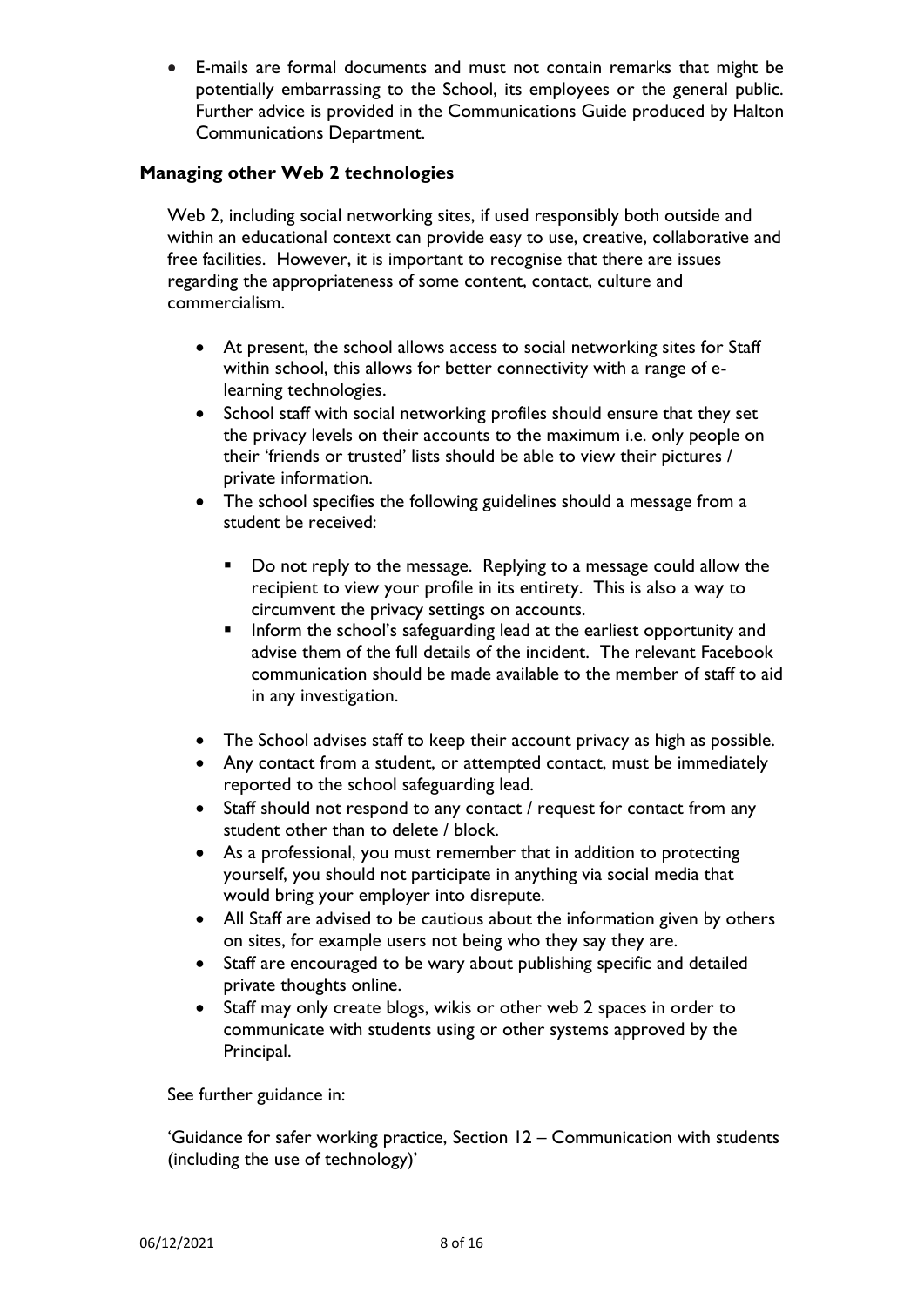# <span id="page-8-0"></span>**Mobile technologies**

Many emerging technologies offer new opportunities for teaching and learning including a move towards personalised learning and 1:1 device ownership for children and young people. Many existing mobile technologies are familiar to children outside of school too. They often provide a collaborative, well-known device with possible internet access and thus open up risk and misuse associated with communication and internet use. Emerging technologies will be examined for educational benefit and the risk assessed before use in school is allowed. Our school chooses to manage the use of these devices in the following ways so that users exploit them appropriately.

# <span id="page-8-1"></span>**Personal Mobile devices (including phones)**

- The school allows staff to bring in personal mobile phones and devices for their own use.
- Under no circumstances does the school allow a member of staff to contact a student using their personal device.
- The school advises staff not to contact parents or carers using their personal device.
- The school is not responsible for the loss, damage or theft of any personal mobile device.
- The sending of inappropriate text messages between any members of the school community is not allowed.
- Whilst on the premises or while conducting official school business permission must be sought before any image or sound recordings are made on personal devices by any member of the school community.
- Users bringing personal devices into school must ensure there is no inappropriate or illegal content on the device.
- While in School personal mobile phones shall be set on discreet mode.
- Mobile phones shall only be used in work in accordance with instructions issued by the schools mobile phone guidelines.
- Staff should not contact students outside normal school hours.

# <span id="page-8-2"></span>**School provided devices (including phones)**

- Where the school provides mobile technologies such as phones or laptops for offsite visits and trips, only these devices should be used to conduct school business.
- Fixed telephony equipment must not be moved, unplugged or switched off except with the express permission of ICT Support.
- Settings on telephones must not be altered as this could cause a failure to ring. Proper use of divert or follow me facilities is permitted.
- Personal incoming calls (by landline or mobile) with the exception of emergencies whilst at work should be discouraged and where unavoidable must be kept to a minimum.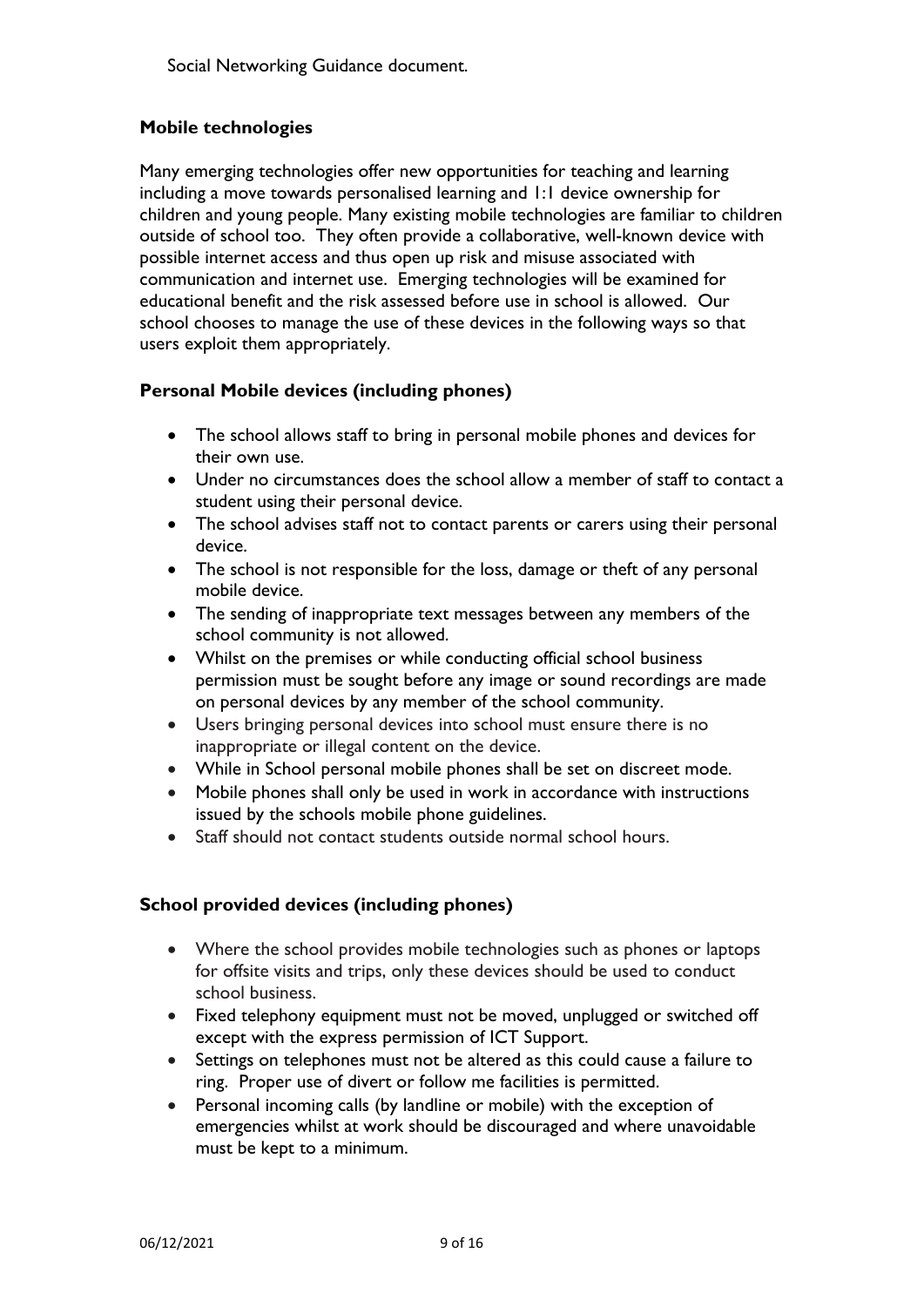## <span id="page-9-0"></span>**Safe Use of Images**

# <span id="page-9-1"></span>**Taking of Images and Film**

Digital images are easy to capture, reproduce and publish and, therefore, misused. We must remember that it is not always appropriate to take or store images of any member of the school community or public, without first seeking consent and considering the appropriateness.

- With the written consent of parents (on behalf of students) and staff, the school permits the appropriate taking of images by staff and students with school equipment.
- Staff are not permitted to use personal digital equipment, such as mobile phones and cameras, to record images of students, this includes when on field trips. However, with the express permission of the Principal, images can be taken provided they are transferred immediately and solely to the school's network and deleted from the staff device.

## <span id="page-9-2"></span>**Consent of adults who work at the school**

Permission to use images of all staff who work at the school is sought on induction and a copy is located in the personnel file

#### <span id="page-9-3"></span>**Publishing student's images and work**

On a child's entry to the school, all parents/guardians will be asked to give permission to use their child's work/photos in the following ways:

- on the school web site
- in the school prospectus and other printed publications that the school may produce for promotional purposes
- recorded/ transmitted on a video or webcam
- in display material that may be used in the school's communal areas
- in display material that may be used in external areas, i.e. exhibition promoting the school
- general media appearances, e.g. local/ national media/ press releases sent to the press highlighting an activity (sent using traditional methods or electronically)

This consent form is considered valid for the entire period that the child attends this school unless there is a change in the child's circumstances where consent could be an issue, e.g. divorce of parents, custody issues, etc.

Parents/ carers may withdraw permission, in writing, at any time. Consent has to be given by both parents / carers in order for it to be deemed valid.

Students' names will not be published alongside their image and vice versa. E-mail and postal addresses of students will not be published. Students' full names will not be published.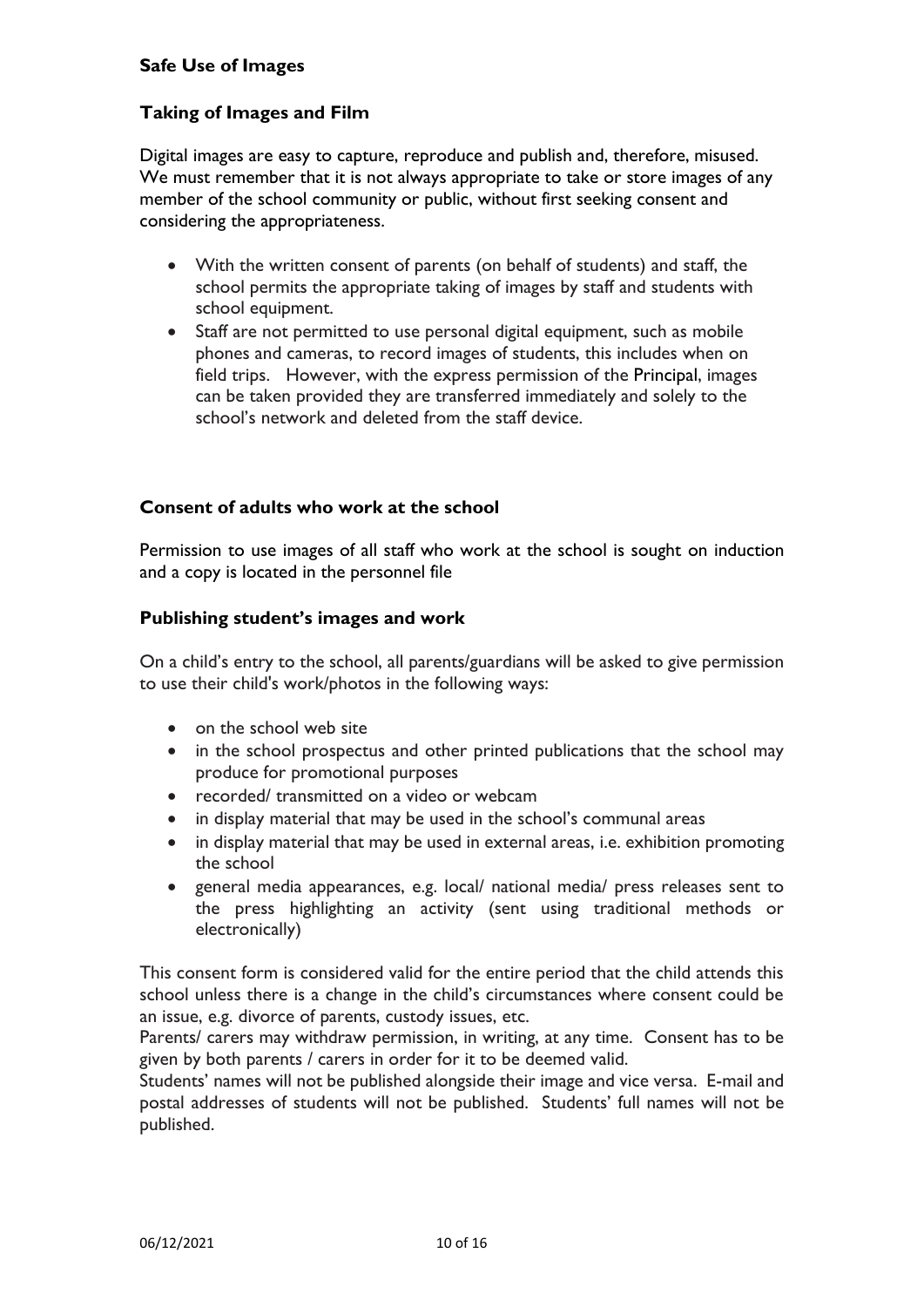Before posting student work or images external to the school, e.g. on the Internet or distributing to the Press, a check needs to be made to ensure that permission has been given for work to be displayed. This is the responsibility of the member of staff submitting the information.

# <span id="page-10-0"></span>**Storage of Images**

- Images/ films of children are stored only on the school's network.
- Students and staff are not permitted to use personal portable media for storage of images (e.g., USB sticks) without the express permission of the **Principal**
- Rights of access to this material are restricted to the teaching staff and students within the confines of the school network.
- It is staff's responsibility of deleting the images when they are no longer required.

# <span id="page-10-1"></span>**Webcams and CCTV**

- The school uses CCTV for security and safety. This is only accessible through the building management holders SPIE.
- Notification of CCTV use is displayed at the front of the school.
- We do not use publicly accessible webcams in school.
- Webcams in school are only ever used for specific learning purposes.
- Webcams can be found in the ICT department and with SLT for conducting virtual meetings.
- Consent is sought from parents/carers and staff on joining the school, in the same way as for all images.

# <span id="page-10-2"></span>**Video Conferencing**

- Permission is sought from parents and carers if their children are involved in video conferences
- Permission is sought from parents and carers if their children are involved in video conferences with end-points outside of the school.
- The school keeps a record of video conferences, including date, time and participants.
- Approval from the Principal is sought prior to all video conferences within school.
- No part of any video conference is recorded in any medium without the consent of those taking part.

# <span id="page-10-3"></span>**Misuse and Infringements**

# <span id="page-10-4"></span>**Complaints**

Complaints relating to e-Safety should be made to the e-Safety co-ordinator, or the Principal, all Incidents should be logged.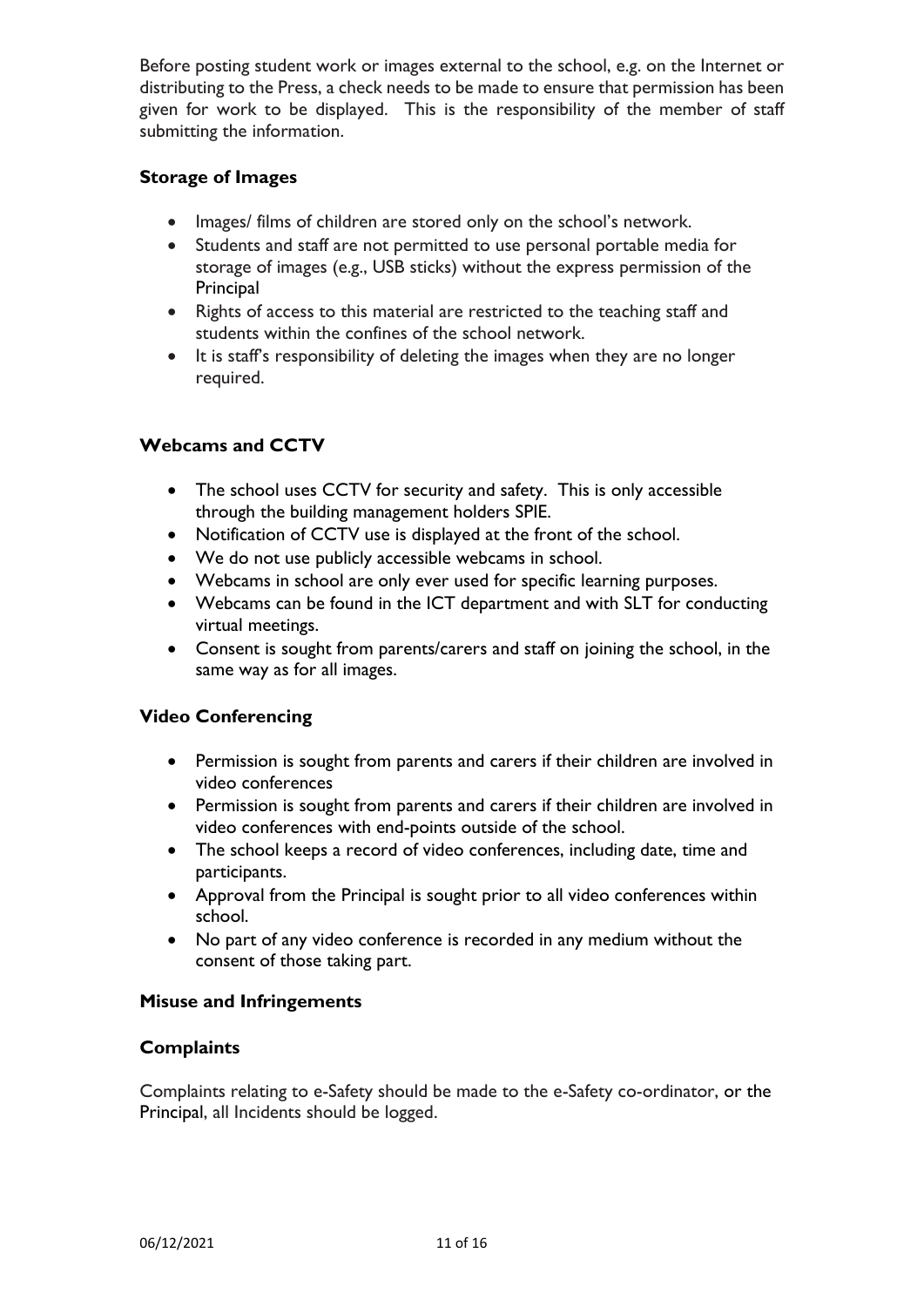# <span id="page-11-0"></span>**Inappropriate material**

- All users are aware of the procedures for reporting accidental access to inappropriate materials. The breach must be immediately reported to the ICT Manager or e-Safety officer.
- Deliberate access to inappropriate materials by any user will lead to the incident being logged by the e-Safety officer,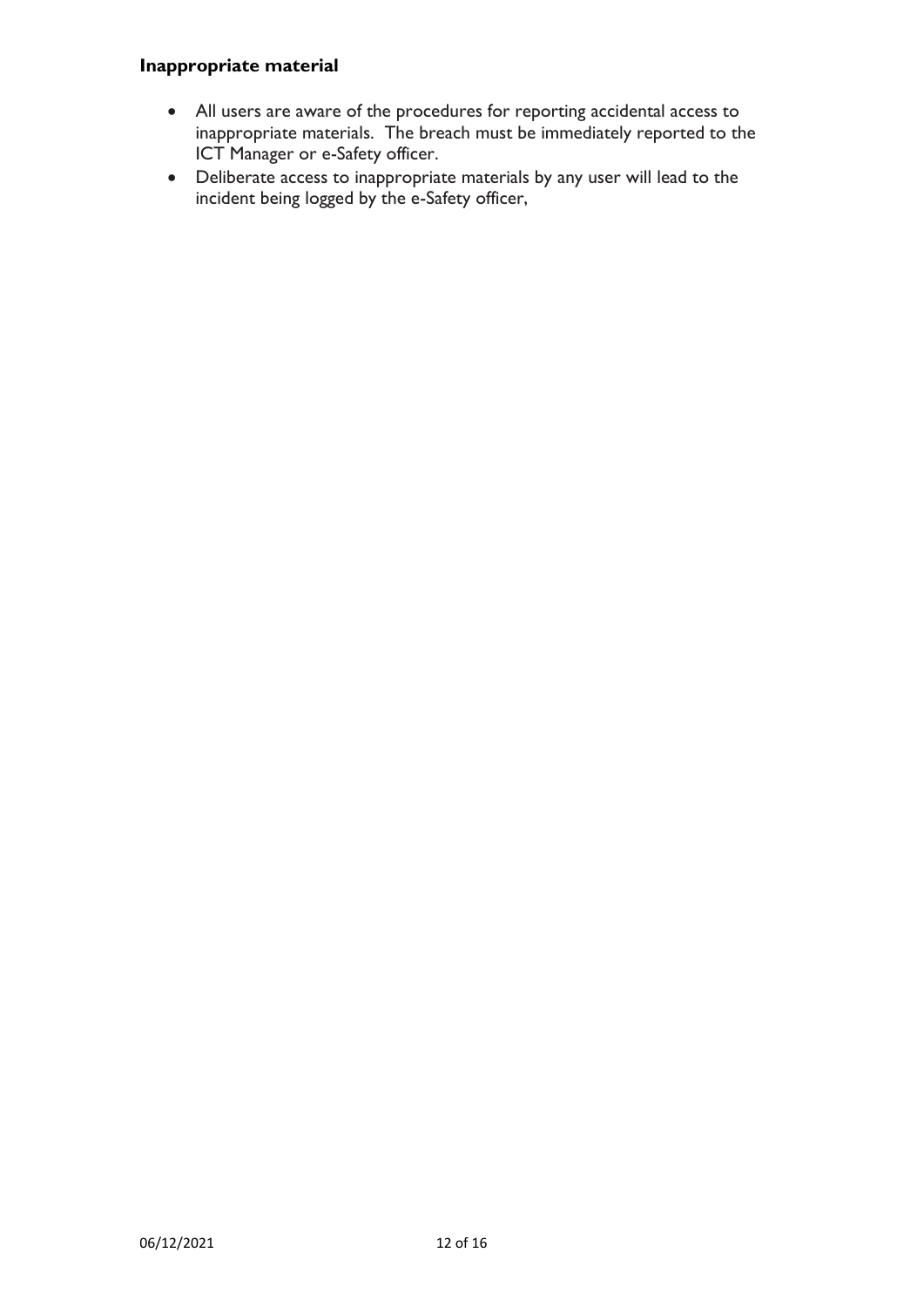# <span id="page-12-0"></span>**Acceptable Use Agreement: Staff, Governors and Visitors**

ICT and the related technologies such as email, the internet and mobile devices are an expected part of our daily working life in school. This policy is designed to ensure that all staff are aware of their professional responsibilities when using any form of ICT. All staff are expected to sign this policy and adhere at all times to its contents. Any concerns or clarification should be discussed with Mr Hutton, Grange School e-Safety officer.

- 1. I will only use the school's email / Internet / Intranet and any related technologies for professional purposes or for uses deemed 'reasonable' by the Head Teacher.
- 2. I will comply with the ICT system security and not disclose any passwords provided to me by the school or other related authorities.
- 3. I will ensure that all electronic communications with students and staff are compatible with my professional role.
- 4. I will not give out my own personal details, such as mobile phone number and personal email address, to students.
- 5. I will only use the approved, secure email system(s) for any school business.
- 6. I will ensure that personal data (such as data held on SIMS) is kept secure and is used appropriately, whether in school, taken off the school premises or accessed remotely. Personal data can only be taken out of school or accessed remotely when authorised by the Principal.
- 7. I will not install any hardware of software without the express permission of ICT Support
- 8. I will not browse, download, upload or distribute any material that could be considered offensive, illegal or discriminatory.
- 9. Images of students and/ or staff will only be taken, stored and used for professional purposes in line with school policy and with written consent of the parent, carer or staff member. Images will not be distributed outside the school network without the permission of the parent/ carer, member of staff and the Principal.
- 10. I understand that all my use of the Internet and other related technologies can be monitored and logged and can be made available, on request, to my Line Manager or Principal.
- 11. I will respect copyright and intellectual property rights.
- 12. I will ensure that my online activity, both in school and outside school, will not bring my professional role into disrepute.
- 13. I will support and promote the school's e-Safety policy and help students to be safe and responsible in their use of ICT and related technologies.
- 14. I have read the e-safety policy

# **User Signature**

I agree to follow this code of conduct and to support the safe use of ICT throughout the school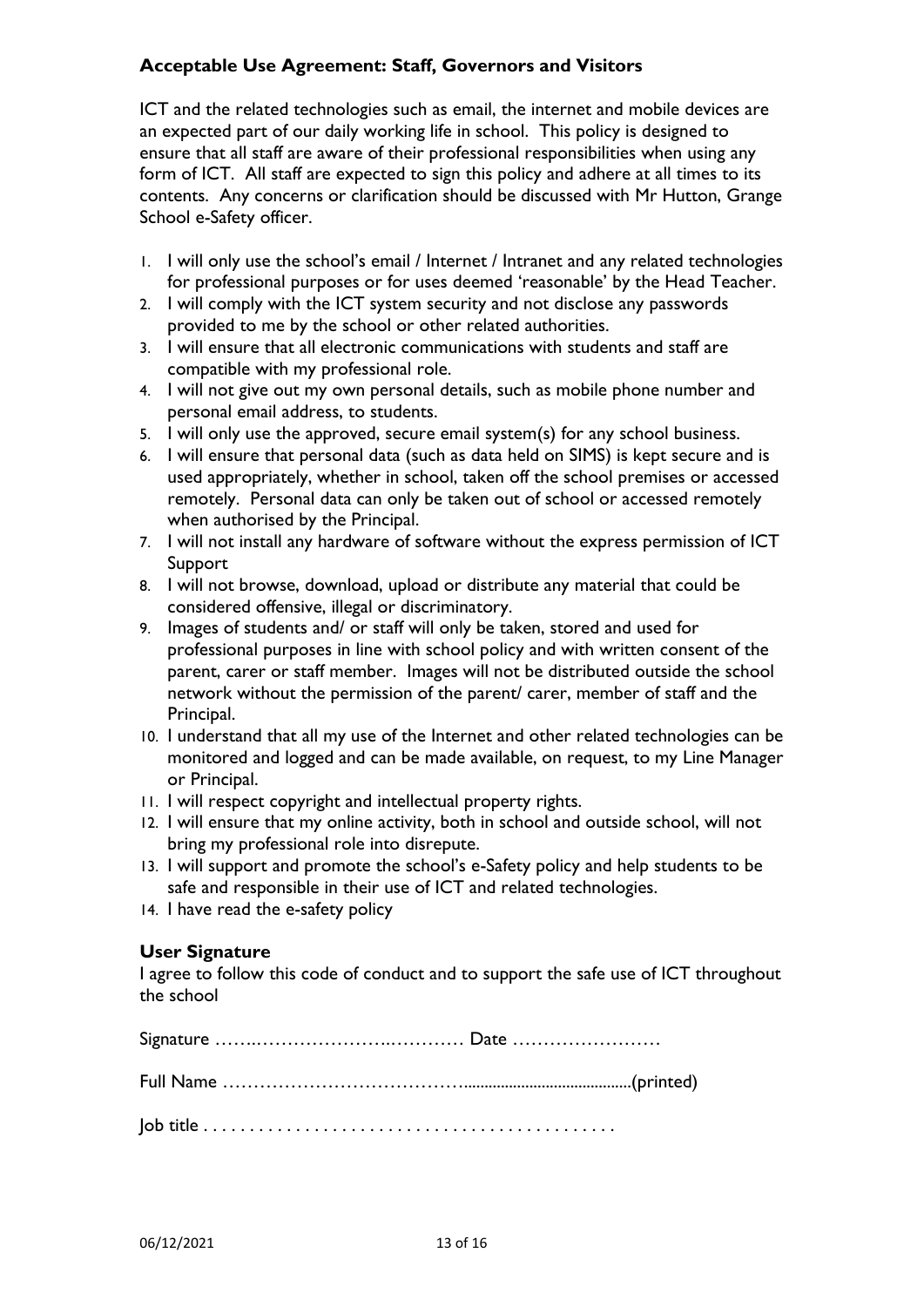# <span id="page-13-1"></span><span id="page-13-0"></span>**Acts relating to monitoring of staff email**

# **Data Protection Act 2018**

The Act requires anyone who handles personal information to comply with important data protection principles when treating personal data relating to any living individual. The Act grants individuals rights of access to their personal data, compensation and prevention of processing.

<https://www.legislation.gov.uk/ukpga/2018/12/contents/enacted>

**The Telecommunications (Lawful Business Practice) (Interception of Communications) Regulations 2000** <http://www.legislation.gov.uk/uksi/2000/2699/contents/made>

# **Regulation of Investigatory Powers Act 2000**

Regulating the interception of communications and making it an offence to intercept or monitor communications without the consent of the parties involved in the communication. The RIP was enacted to comply with the Human Rights Act 1998. The Telecommunications (Lawful Business Practice) (Interception of Communications) Regulations 2000, however, permit a degree of monitoring and record keeping, for example, to ensure communications are relevant to school activity or to investigate or detect unauthorised use of the network. Nevertheless, any monitoring is subject to informed consent, which means steps must have been taken to ensure that everyone who may use the system is informed that communications may be monitored. Covert monitoring without informing users that surveillance is taking place risks breaching data protection and privacy legislation. <http://www.legislation.gov.uk/ukpga/2000/23/contents>

#### **Human Rights Act 1998**

<http://www.legislation.gov.uk/ukpga/1998/42/contents>

# <span id="page-13-2"></span>**Other Acts relating to eSafety**

#### **Racial and Religious Hatred Act 2006**

It a criminal offence to threaten people because of their faith, or to stir up religious hatred by displaying, publishing or distributing written material which is threatening. Other laws already protect people from threats based on their race, nationality or ethnic background.

#### **Sexual Offences Act 2003**

The new grooming offence is committed if you are over 18 and have communicated with a child under 16 at least twice (including by phone or using the Internet) it is an offence to meet them or travel to meet them anywhere in the world with the intention of committing a sexual offence. Causing a child under 16 to watch a sexual act is illegal, including looking at images such as videos, photos or webcams, for your own gratification. It is also an offence for a person in a position of trust to engage in sexual activity with any person under 18, with whom they are in a position of trust. Schools should already have a copy of "*Children & Families: Safer from Sexual Crime*" document as part of their child protection packs.

For more information

[www.teachernet.gov.uk](http://www.teachernet.gov.uk/)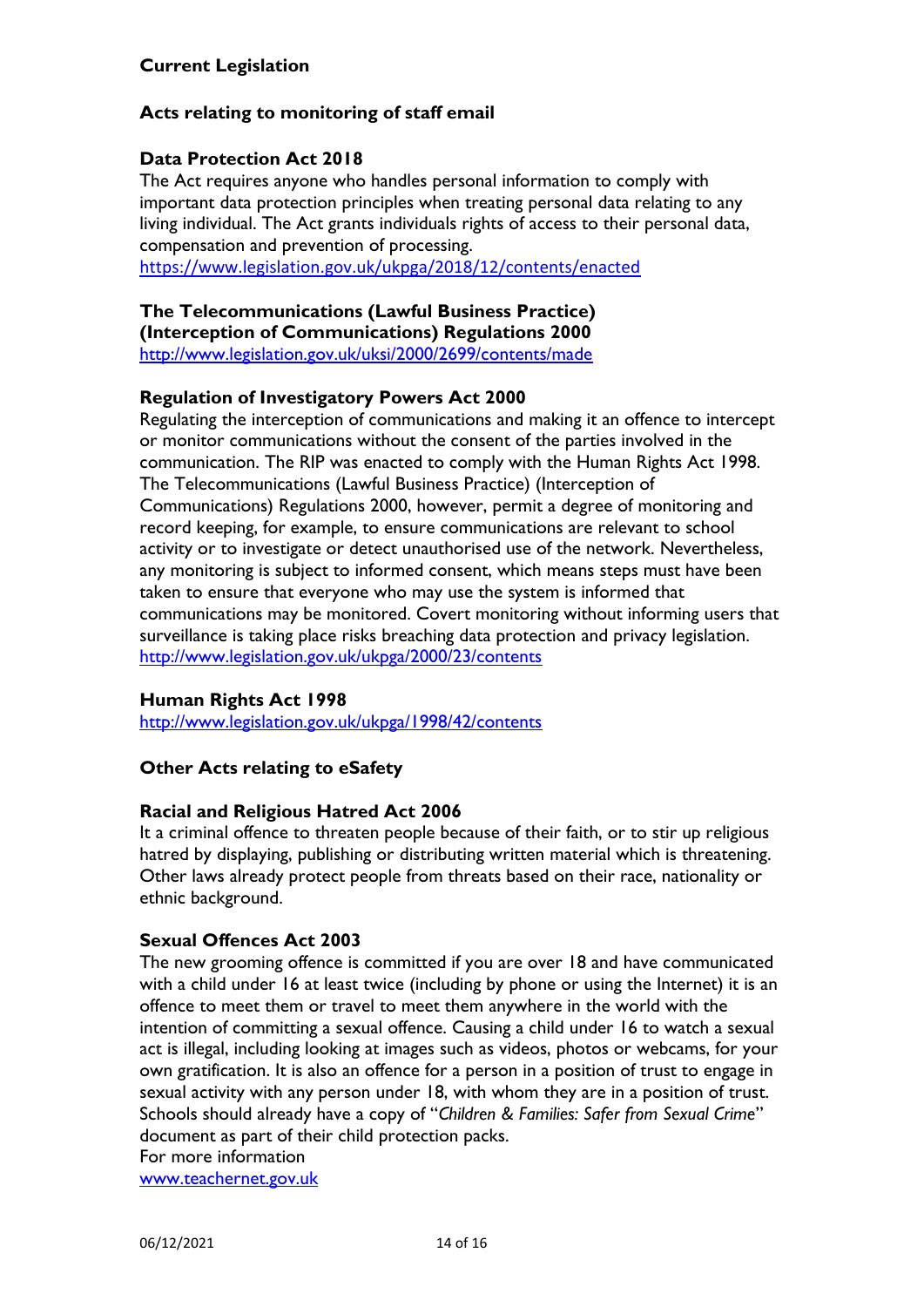# **Communications Act 2003 (section 127)**

Sending by means of the Internet a message or other matter that is grossly offensive or of an indecent, obscene or menacing character; or sending a false message by means of or persistently making use of the Internet for the purpose of causing annoyance, inconvenience or needless anxiety is guilty of an offence liable, on conviction, to imprisonment. This wording is important because an offence is complete as soon as the message has been sent: there is no need to prove any intent or purpose.

# **The Computer Misuse Act 1990 (sections 1 – 3)**

Regardless of an individual's motivation, the Act makes it a criminal offence to gain: Access to computer files or software without permission (for example using another person's password to access files) this offence carries a penalty of imprisonment up to six months and/or a fine.

Unauthorised access, as above, in order to commit a further criminal act (such as fraud). For this offence the penalty is up to five years' imprisonment and/or a fine. Impair the operation of a computer or program. For this offence the penalty is up to five years' imprisonment and/or a fine.

UK citizens or residents may be extradited to another country if they are suspected of committing any of the above offences.

#### **Malicious Communications Act 1988 (section 1)**

This legislation makes it a criminal offence to send an electronic message (e-mail) that conveys indecent, grossly offensive, threatening material or information that is false; or is of an indecent or grossly offensive nature if the purpose was to cause a recipient to suffer distress or anxiety.

#### **Copyright, Design and Patents Act 1988**

Copyright is the right to prevent others from copying or using work without permission. Works such as text, music, sound, film and programs all qualify for copyright protection. The author of the work is usually the copyright owner, but if it was created during the course of employment it belongs to the employer. Copyright infringement is to copy all or a substantial part of anyone's work without obtaining them author's permission. Usually a licence associated with the work will allow a user to copy or use it for limited purposes. It is advisable always to read the terms of a licence before you copy or use someone else's material. It is also illegal to adapt or use software without a licence or in ways prohibited by the terms of the software licence.

#### **Public Order Act 1986 (sections 17 – 29)**

This Act makes it a criminal offence to stir up racial hatred by displaying, publishing or distributing written material which is threatening. Like the Racial and Religious Hatred Act 2006 it also makes the possession of inflammatory material with a view of releasing it a criminal offence.